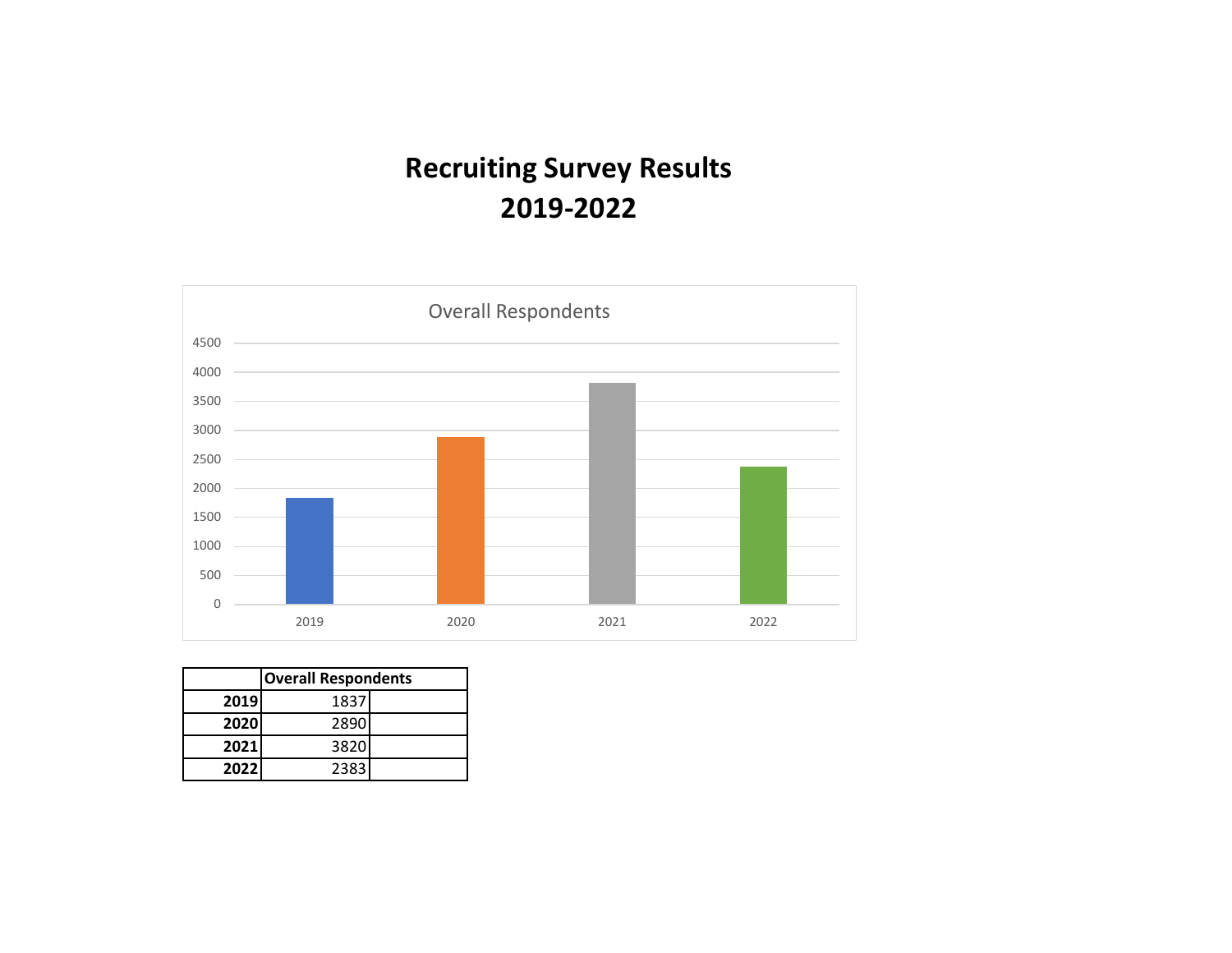

## **Responses by Gender**

|      | Decline to    |               |             |              |
|------|---------------|---------------|-------------|--------------|
|      | <b>Answer</b> | <b>Female</b> | <b>Male</b> | <b>Total</b> |
| 2022 | 45            | 94            | 2244        | 2383         |
| 2021 | 60            | 161           | 3578        | 5820         |
| 2020 | 43            | 132           | 2715        | 4910         |
| 2019 | 37            | 105           | 1725        | 3886         |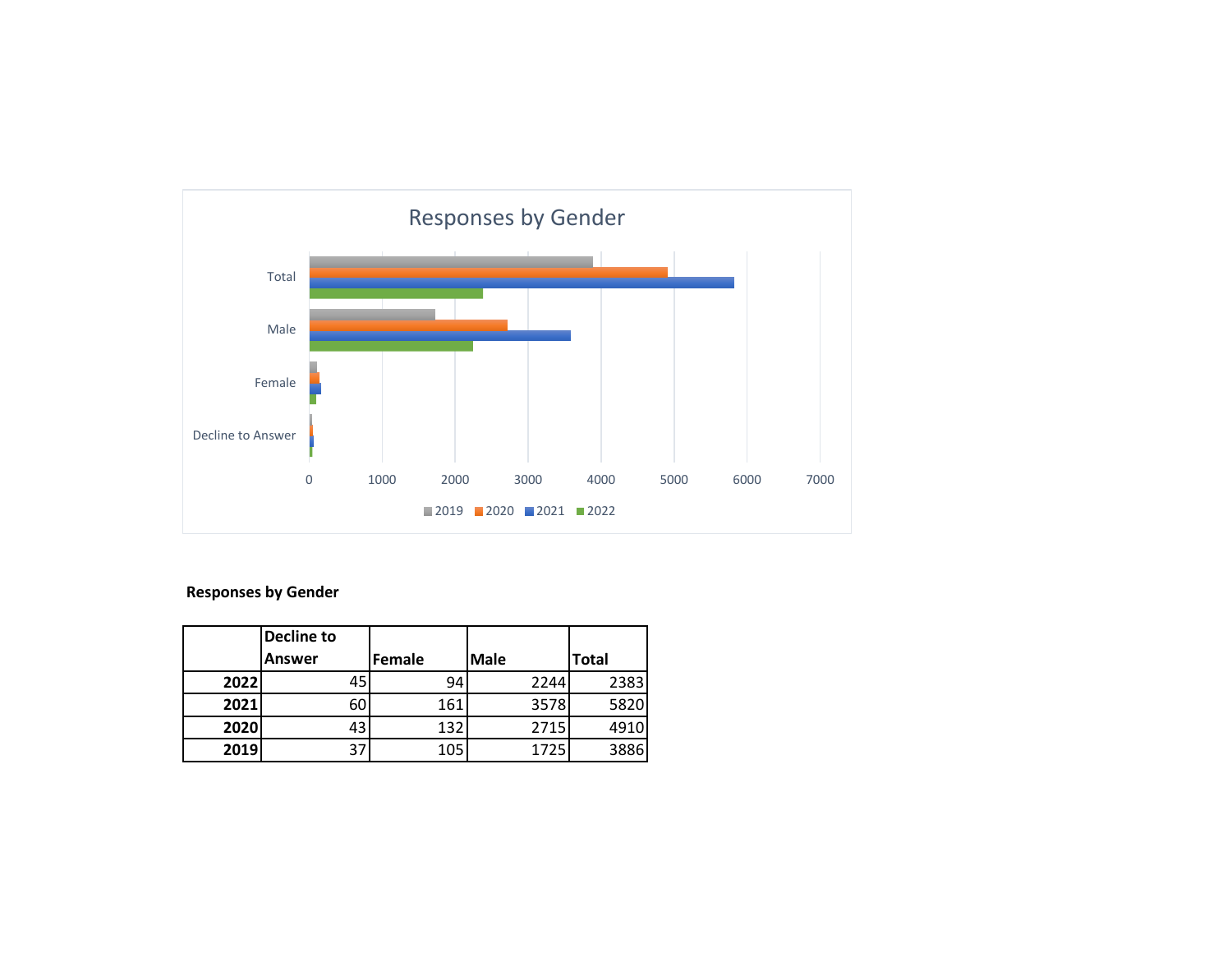

## **Responses by Age**

|      | <b>Decline to</b> |      |       |       |       |       |              |
|------|-------------------|------|-------|-------|-------|-------|--------------|
|      | lAnswer           | >35  | 31-35 | 26-30 | 21-25 | 17-20 | <b>Total</b> |
| 2022 | 38                | 502  | 493   | 599   | 631   | 119   | 2382         |
| 2021 | 51                | 776I | 717   | 1022  | 1007  | 223   | 3796         |
| 2020 | 30                | 633  | 555   | 780l  | 7241  | 175   | 2897         |
| 2019 | 40                | 397  | 353   | 540   | 432   | 106   | 1868         |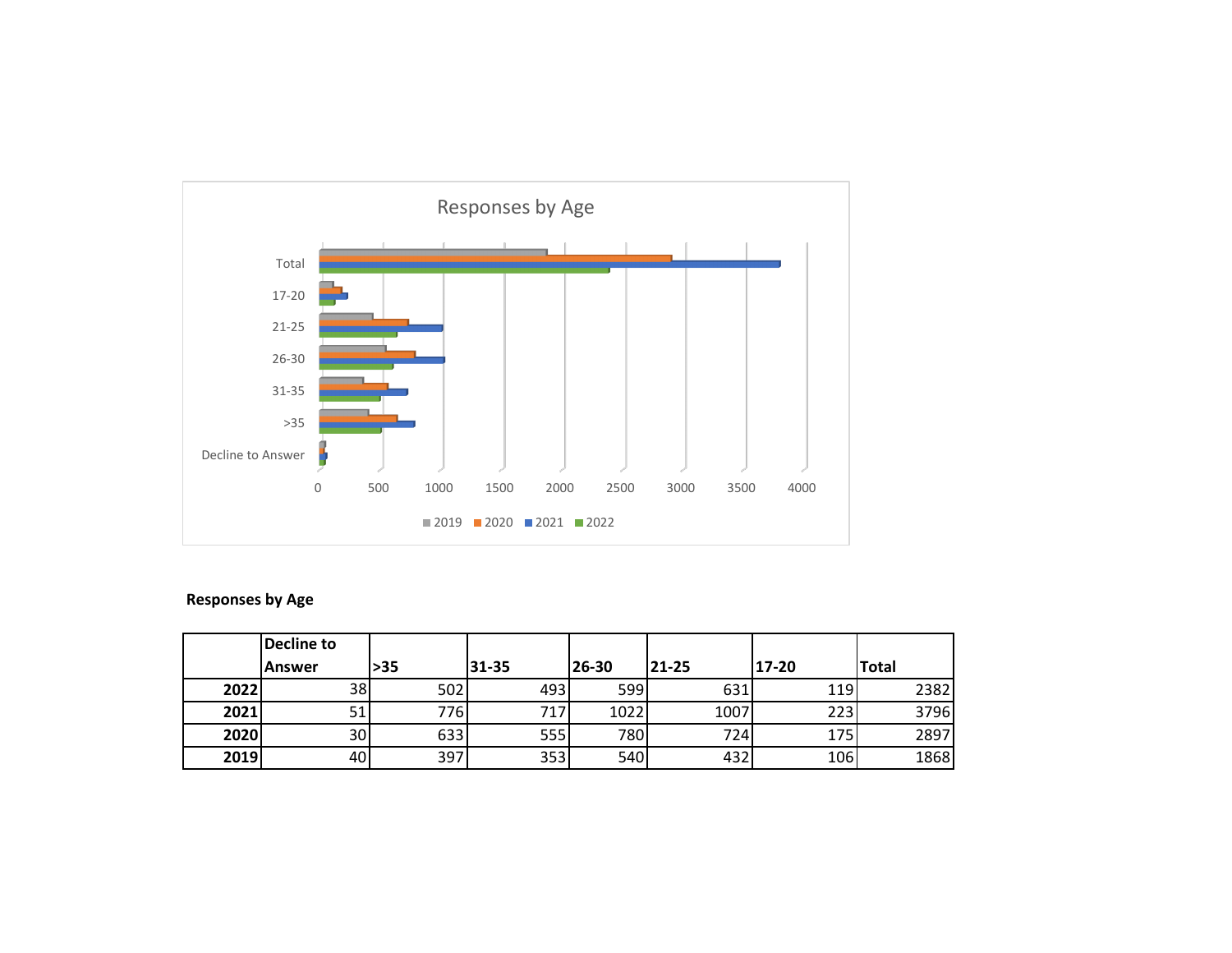

## **Responses by Ethnicity**

|      | Decline to<br>lAnswer | <b>Other</b> | Pacific<br>Islander | <b>Native</b><br>American | Asian | <b>Hispanic</b> | <b>Black</b> | <b>White</b> | <b>Total</b> |
|------|-----------------------|--------------|---------------------|---------------------------|-------|-----------------|--------------|--------------|--------------|
| 2022 | <b>1301</b>           | 75ı          | 31                  | 49                        | 37    | 616             | 114          | 1329         | 2381         |
| 2021 | 207                   | 120          | 46                  | 65                        | 109   | 831             | 180          | 2241         | 3799         |
| 2020 | 148                   | 96           | 36                  | 42                        | 93    | 558             | 135          | 1788         | 2896         |
| 2019 | 107                   | 45           | 19                  | 27                        | 37    | 300             | 148          | 1184         | 1867         |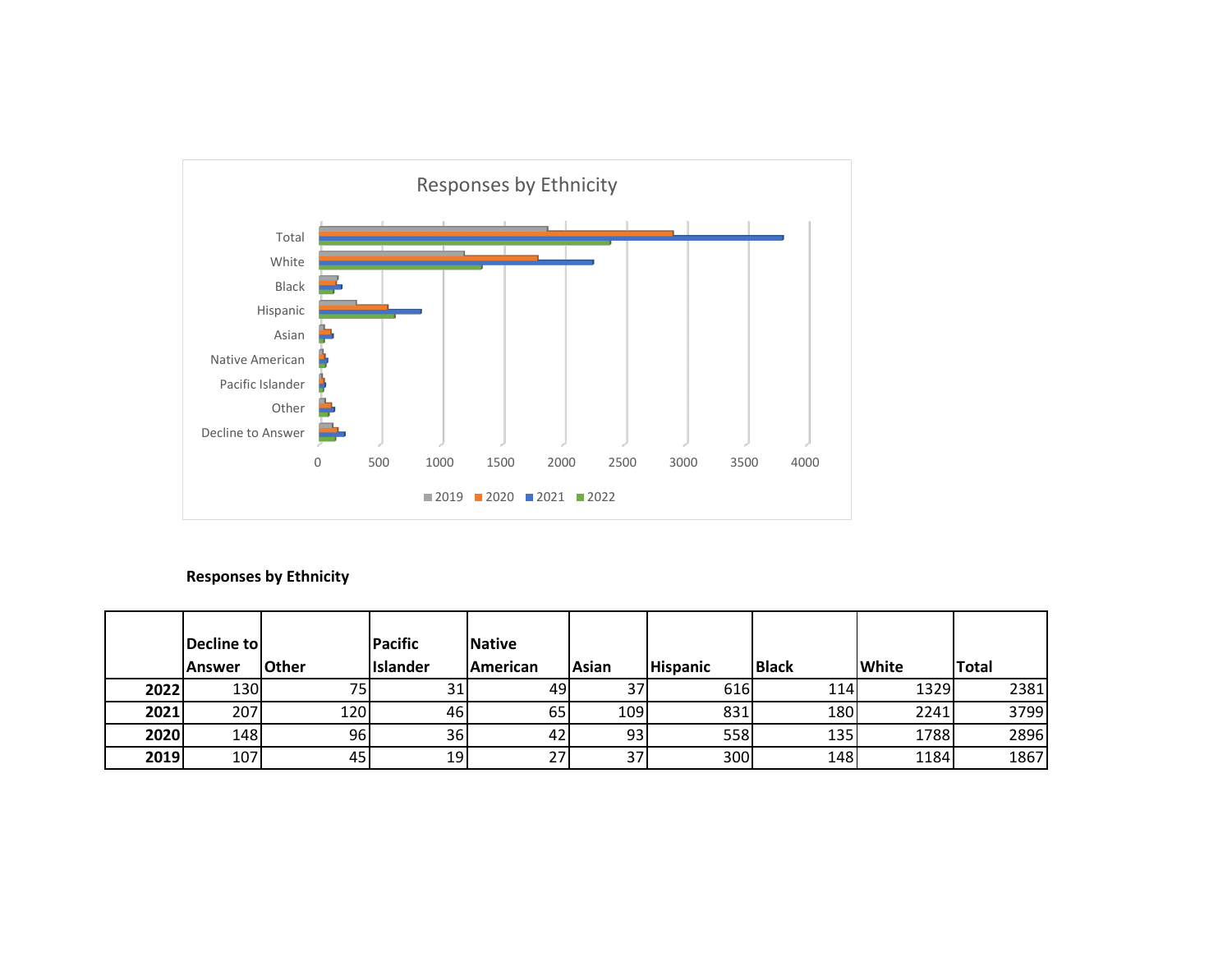

### **How Did You Learn the Trade?**

|      | <b>Sporting</b> | <b>Newspaper</b> |              |    | Internet/                      |     | <b>School</b> | Friend/ |
|------|-----------------|------------------|--------------|----|--------------------------------|-----|---------------|---------|
|      | Event           | Ad               | <b>TV Ad</b> |    | Radio Ad Social Media Job Fair |     | l Counselor   | Family  |
| 2022 |                 |                  |              | 20 | 106                            | 80  | 94            | 1993    |
| 2021 |                 | 23 <sub>l</sub>  | 10           | 22 | 170                            | 119 | 181           | 3122    |
| 2020 |                 |                  |              | 24 | 148                            | 117 | 140           | 2357    |
| 2019 |                 | 24               |              |    | 100                            | 66  | 76            | 1489    |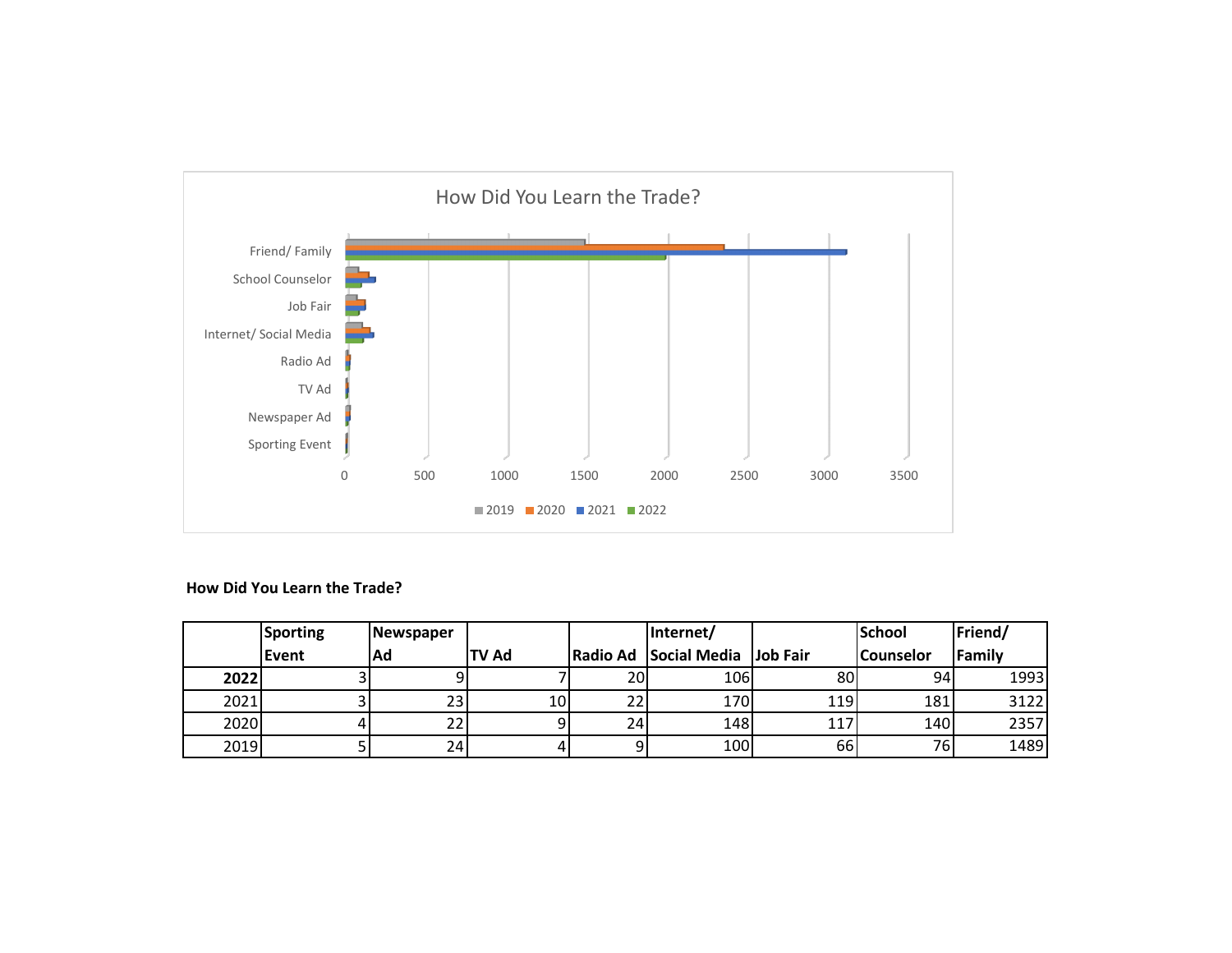

## **Why Did You Decide to Enter the Sheet Metal Trade?**

|      | <b>Health</b>   | <b>Retirement</b> |                 |              |
|------|-----------------|-------------------|-----------------|--------------|
|      | <b>Benefits</b> | <b>Benefits</b>   | <b>Training</b> | <b>Wages</b> |
| 2022 | 1505            | 1511              | 1691            | 1838         |
| 2021 | 2400            | 2392              | 2729            | 2921         |
| 2020 | 1791            | 1839              | 2030            | 2228         |
| 2019 | 1181            | 1172              | 1363            | 114          |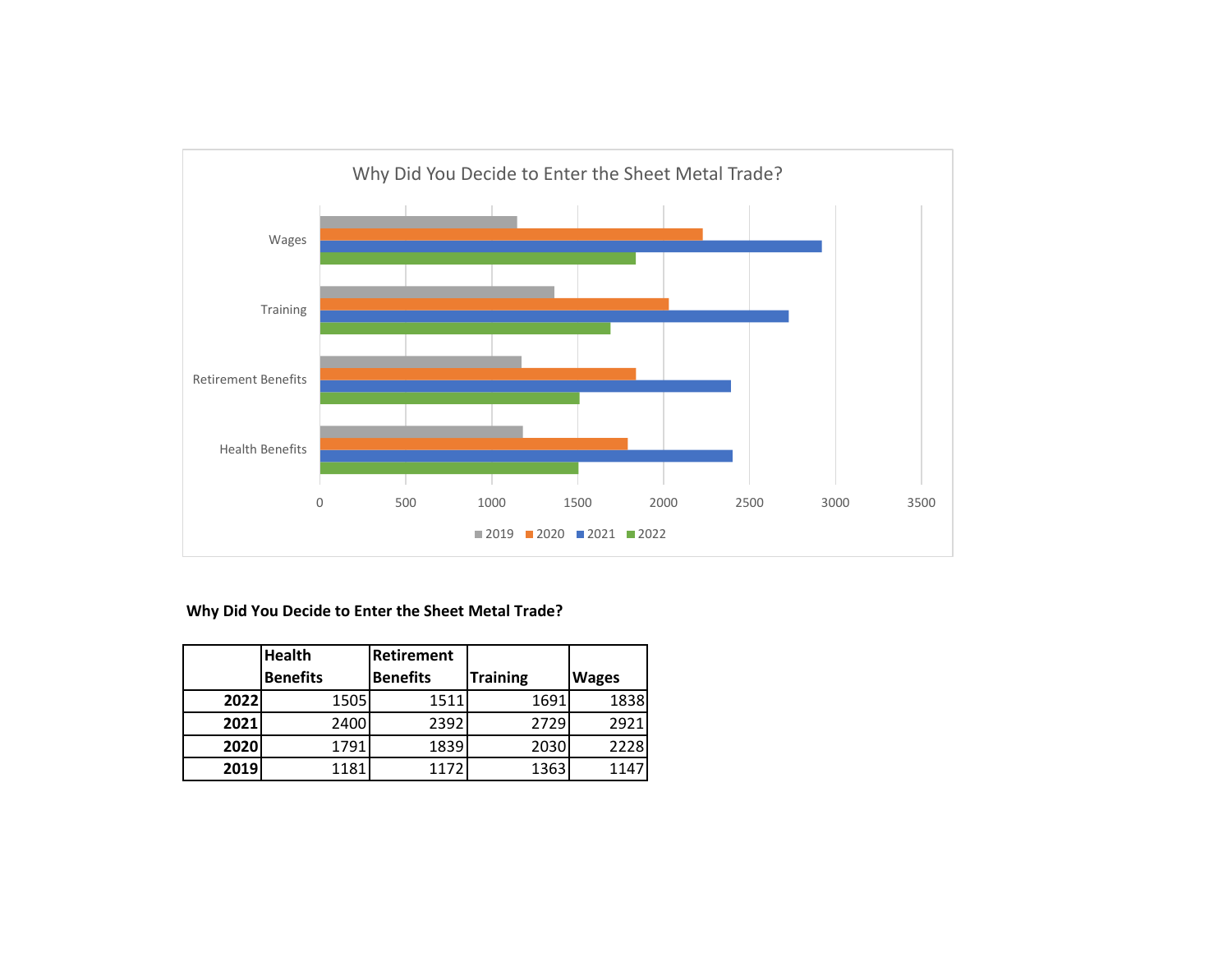

## **How Can We Improve on Trade Awareness?**

|      |                 | <b>Recruiting</b> |                    | Media |                  | <b>School</b>     |
|------|-----------------|-------------------|--------------------|-------|------------------|-------------------|
|      | <b>Websites</b> | <b>Materials</b>  | Social Media   Ads |       | <b>Print Ads</b> | <b>Counsleors</b> |
| 2022 | 865             | 939               | 1639               | 1042  | 413              | 1304              |
| 2021 | 1501            | 1382              | 2616               | 1648  | 627              | 2015              |
| 2020 | 1058            | 1079              | 1980               | 1261  | 484              | 1584              |
| 2019 | 593             | 564               | 1024               | 669   | 271              | 824               |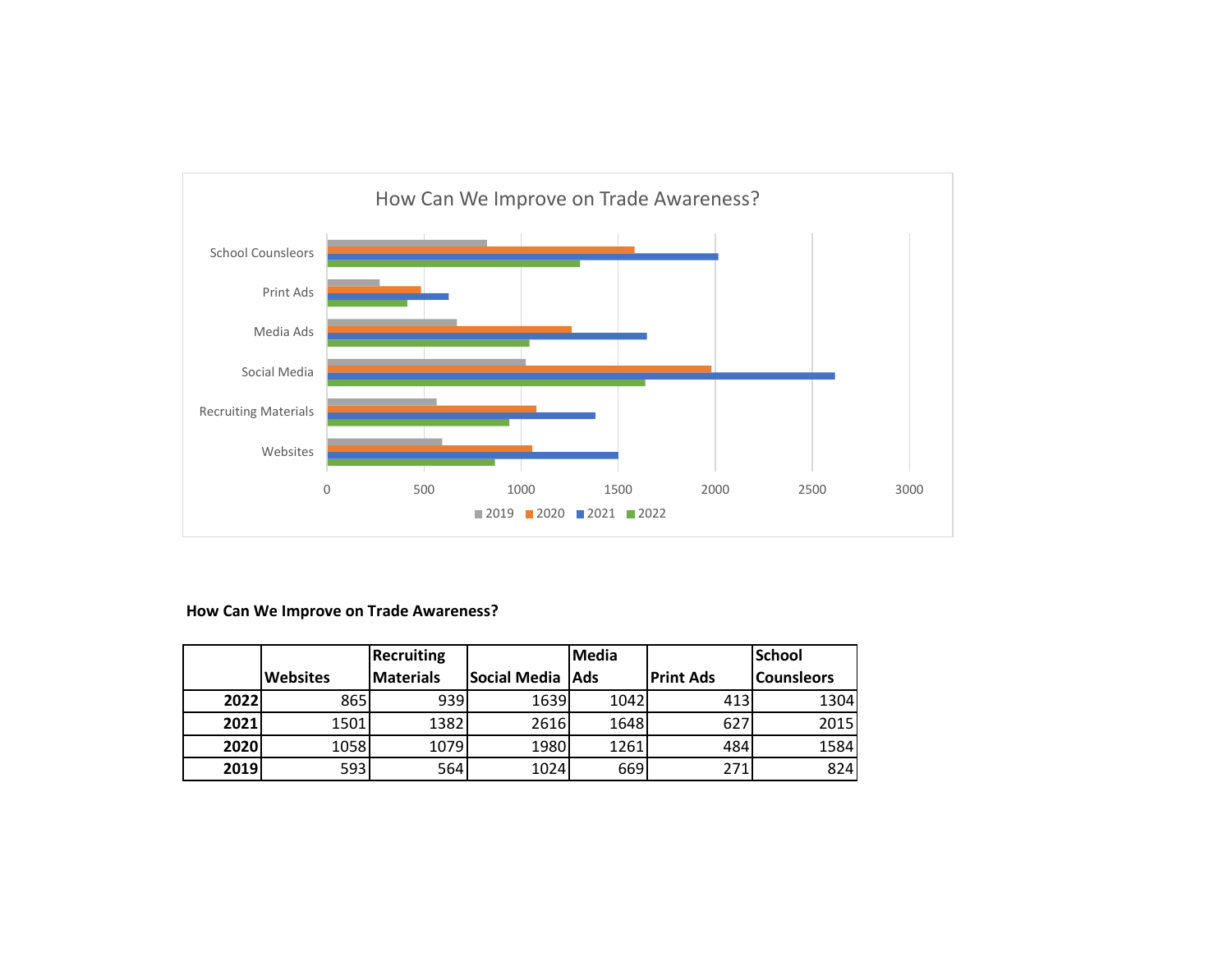

## **What Would You Liked to have Known About theTtrade Before You Entered?**

|      | Leadership<br><b>Opportunities</b> | <b>Ability to</b><br>work with<br><b>hands</b> | <b>Variety of</b><br>lwork | <b>Ability to</b><br>learn<br>college<br><b>credits</b> | Ability to gain<br>continuing<br>education | Diversity of the<br>trade |
|------|------------------------------------|------------------------------------------------|----------------------------|---------------------------------------------------------|--------------------------------------------|---------------------------|
| 2022 | 651                                | 449                                            | 1413                       | 696                                                     | 763                                        | 941                       |
| 2021 | 1102                               | 666                                            | 2217                       | 1113                                                    | 1168                                       | 1505                      |
| 2020 | 821                                | 510                                            | 1695                       | 894                                                     | 898                                        | 1180                      |
| 2019 | 525                                | 324                                            | 1072                       | 608                                                     | 614                                        | 765                       |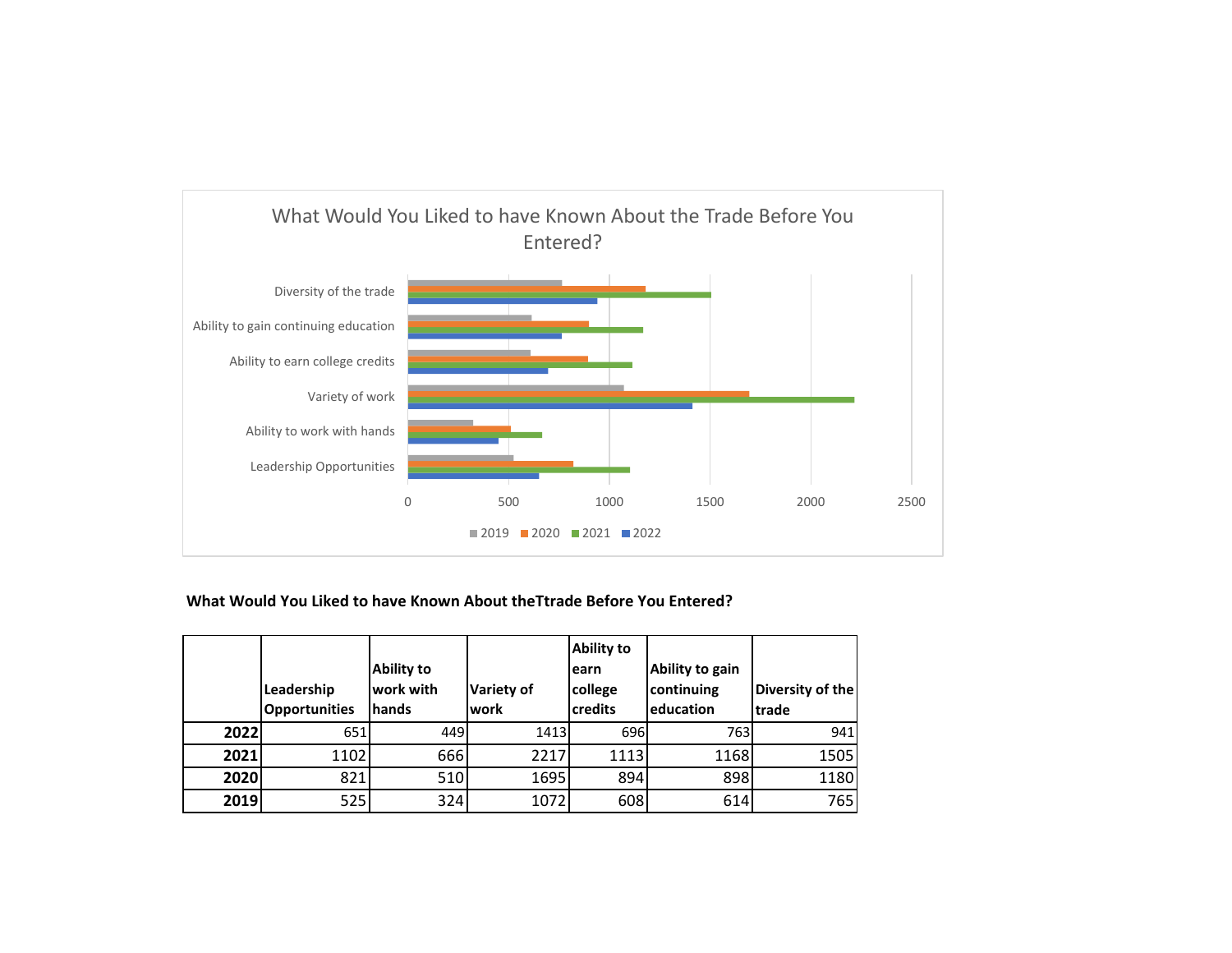

## **What Would have Improved Your Training Experience?**

|      |        |             |                     | More on  |                |
|------|--------|-------------|---------------------|----------|----------------|
|      |        | <b>More</b> | More one on the job |          |                |
|      | Faster | technology  | one training        | training | <b>Nothing</b> |
| 2022 | 411    | 727         | 1028                | 878      | 421            |
| 2021 | 596    | 1071        | 1659                | 1385     | 725            |
| 2020 | 507    | 967         | 1245                | 968      | 513            |
| 2019 | 274    | 628         | 735                 | 643      | 372            |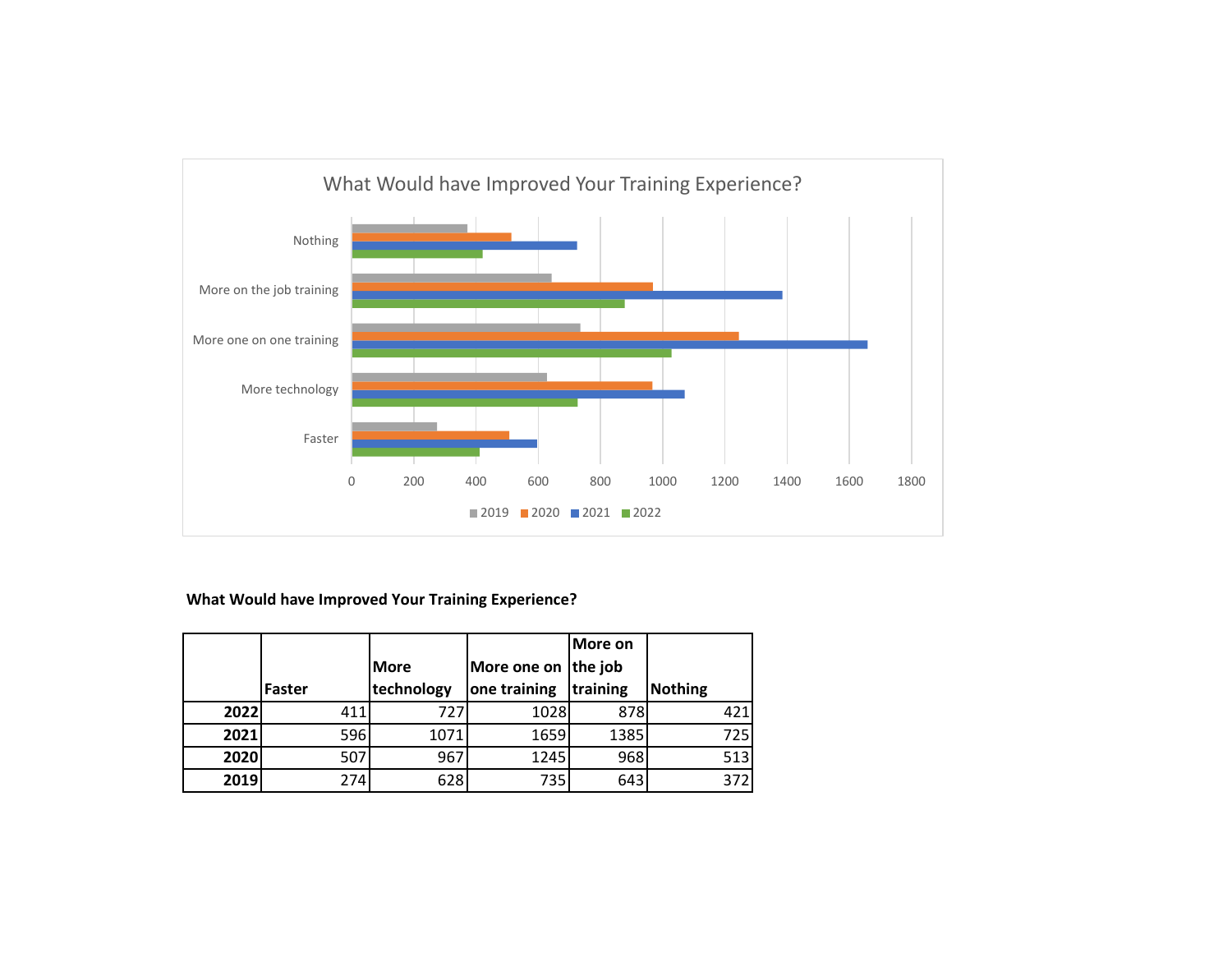

### **What Attracted You to the Sheet Metal Trade?**

|      | <b>Health</b> |            | <b>Skilled Craft</b> |              |           |        | <b>School</b>    |
|------|---------------|------------|----------------------|--------------|-----------|--------|------------------|
|      | Benefits      | Retirement | <b>Training</b>      | <b>Wages</b> | l Famil v | Friend | <b>Counselor</b> |
| 2022 | 1578          | 1597       | 1595                 | 1906         | 776       | 588    | 69               |
| 2021 | 2588          | 2539       | 2649                 | 3030         | 1322      | 999    | 133              |
| 2020 | 1954          | 1972       | 1988                 | 2342         | 956       | 769    | 95               |
| 2019 | 1270          | 1250       | 1317                 | 1527         | 638       | 483    | 56               |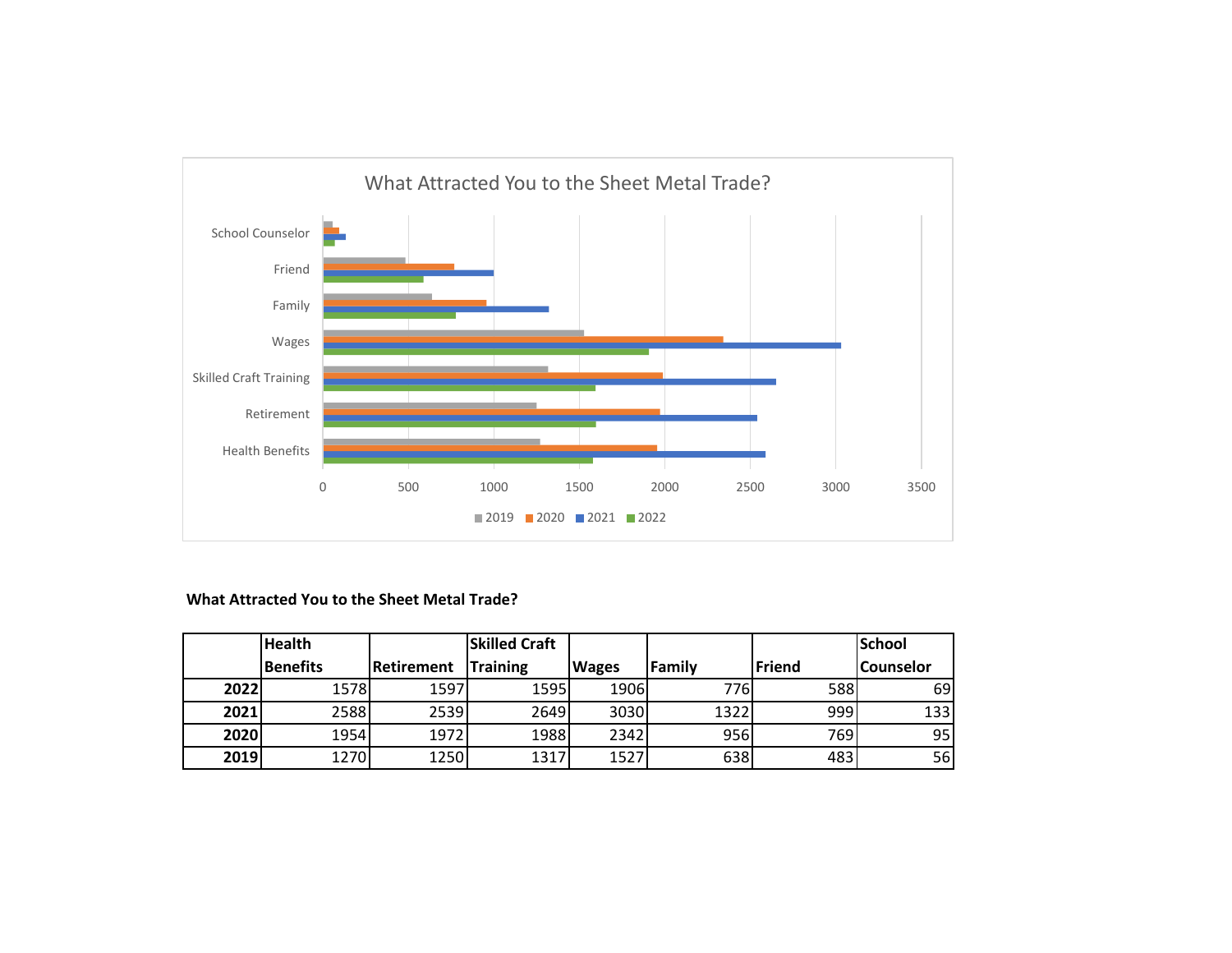

#### **Would You Recommend the Sheet Metal Trade to a Friend?**

|      | Yes  | No  |
|------|------|-----|
| 2019 | 1740 | 107 |
| 2020 | 2686 | 167 |
| 2021 | 3502 | 303 |
| 2022 | 2162 | 164 |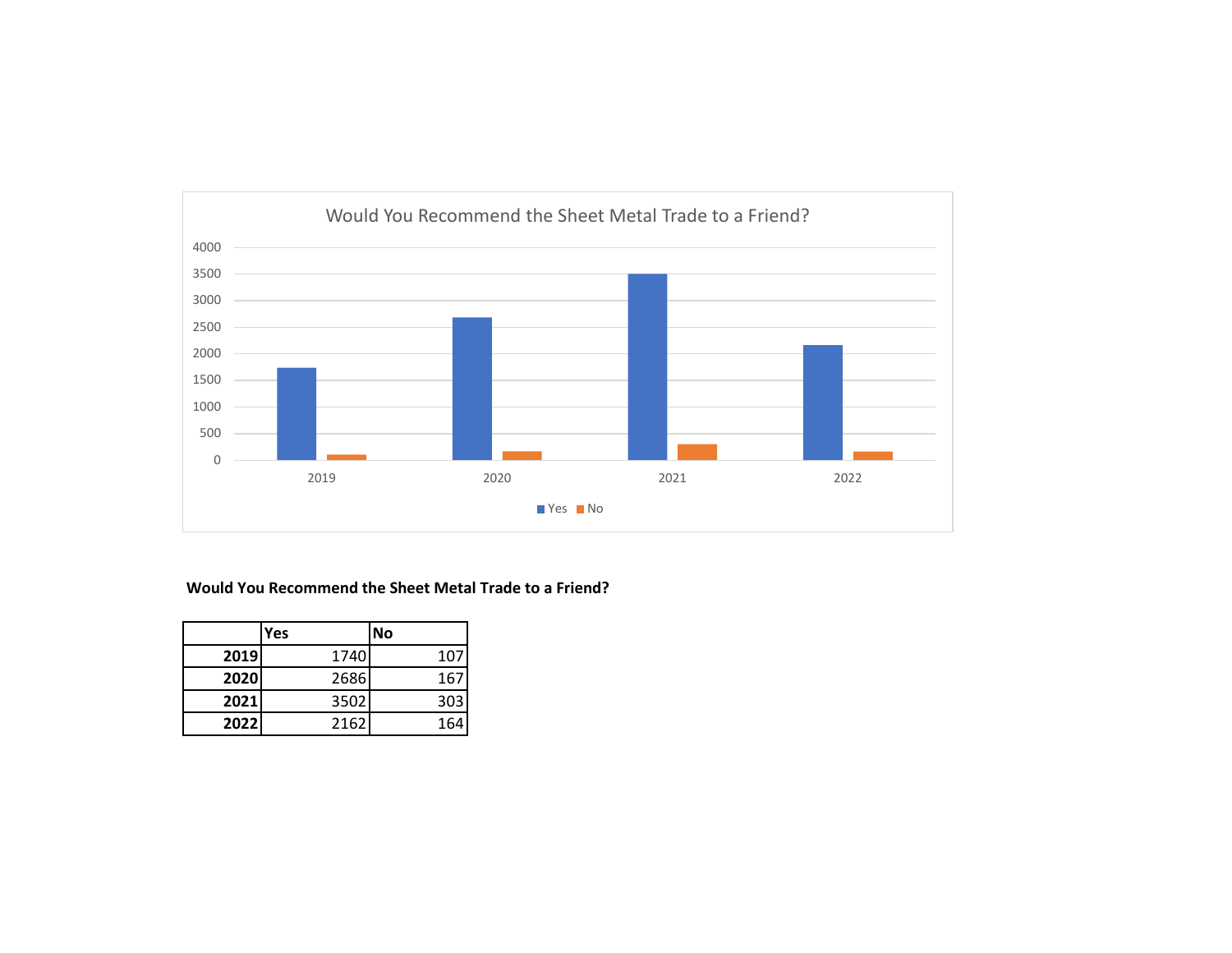

#### **Would You Recommend the Sheet Metal Trade to Others?**

|      | Yes  | No  |
|------|------|-----|
| 2019 | 1782 | 90  |
| 2020 | 2767 | 144 |
| 2021 | 3630 | 186 |
| 2022 | 2235 | 161 |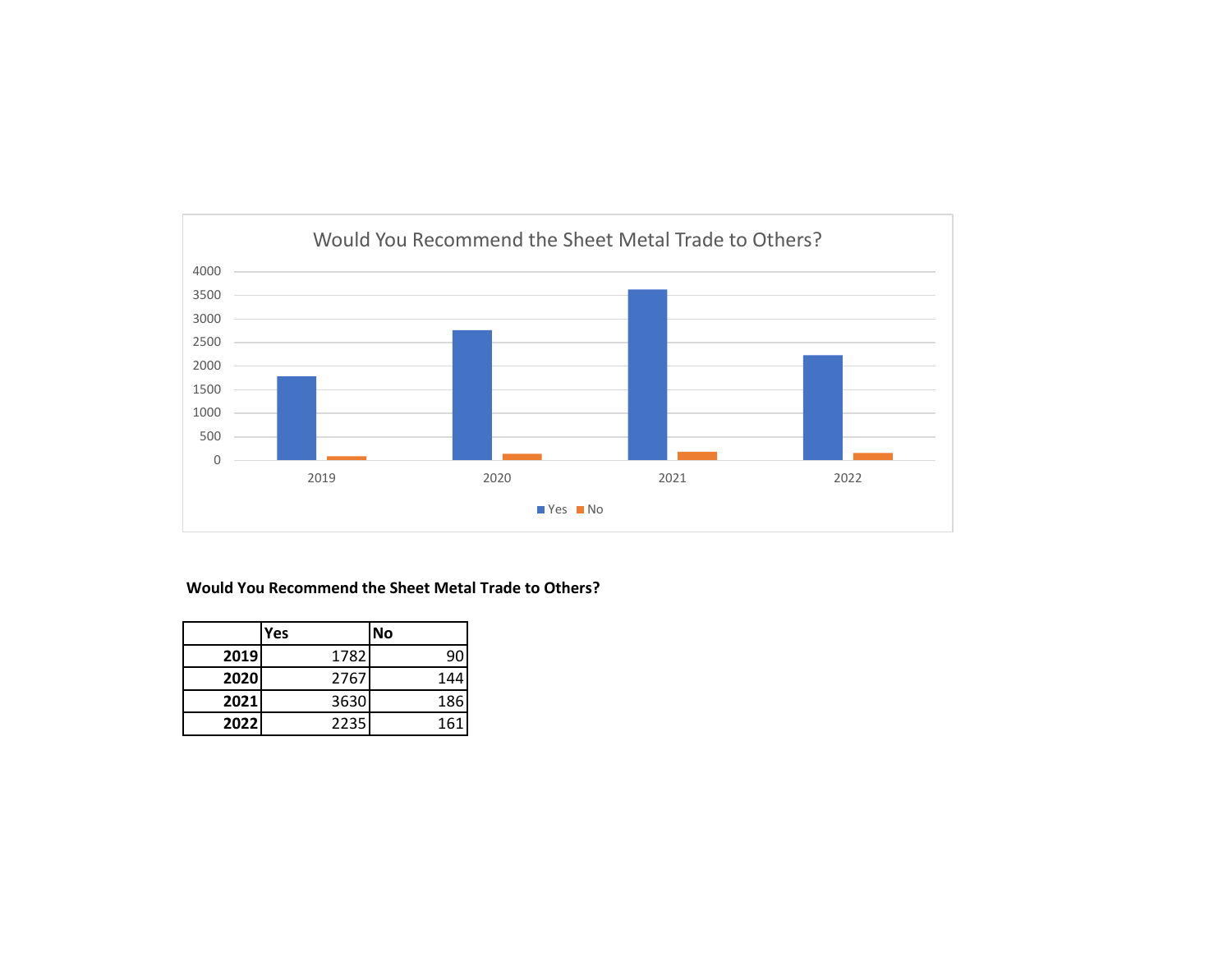

## **What Makes it a Challenge to be an Apprentice in the Industry?**

|      | <b>Work</b> | <b>Physical</b>     | Lack of         | <b>Work</b>  | Lack of          | Job        |                           |     |
|------|-------------|---------------------|-----------------|--------------|------------------|------------|---------------------------|-----|
|      | Environment | <b>Requirements</b> | <b>IMentors</b> | <b>Hours</b> | <b>Childcare</b> | Perception | Discrimination   Language |     |
| 2022 | 560         | 592                 | 609             | 449          | 366              | 278        | 146                       | 108 |
| 2021 | 831         | 859                 | 1051            | 654          | 527              | 459        | 225                       | 159 |
| 2020 | 692         | 620                 | 782             | 508          | 449              | 379        | 197                       | 109 |
| 2019 | 407         | 401                 | 471             | 332          | 287              | 233        |                           | 55  |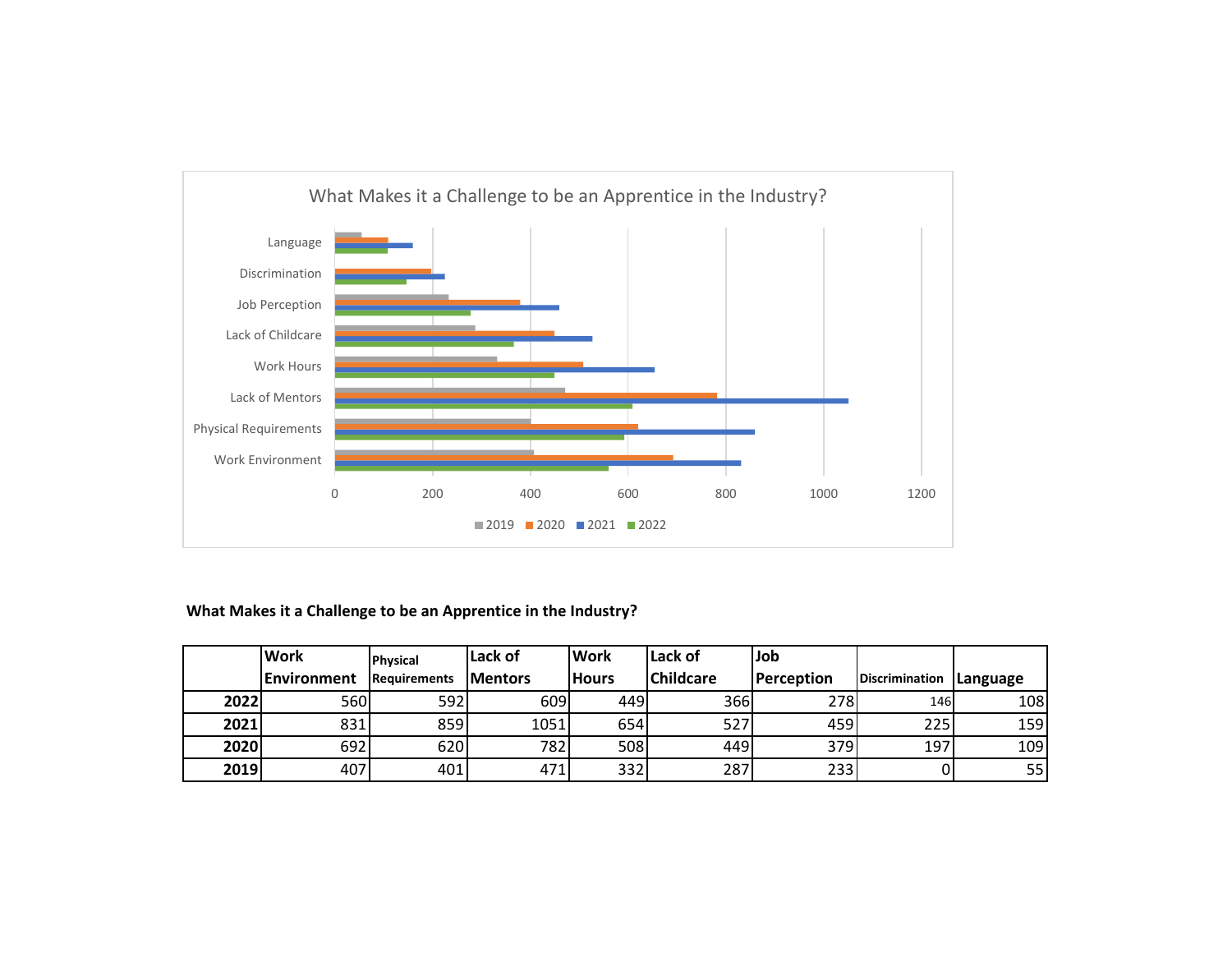

## **Why Would You Choose this Industry as a Career?**

|      |      |                 |                |              |                 |                    | Career Growth/ |               |                   |
|------|------|-----------------|----------------|--------------|-----------------|--------------------|----------------|---------------|-------------------|
|      |      |                 | <b>Type of</b> | l Communitv  |                 | Ability to use     | leadership     | <b>Career</b> |                   |
|      | Pay  | <b>Benefits</b> | lwork          | linvolvement | <b>Training</b> | <b>Itechnology</b> | opportunities  | diversity     | <b>Work hours</b> |
| 2022 | 2054 | 1985            | 1310           | 401          | 1244            | 690                | 1327           | 845           | 937               |
| 2021 | 3325 | 3208            | 2121           | 683          | 2079            | 1111               | 2265           | 1504          | 1652              |
| 2020 | 2526 | 2492            | 1645           | 537          | 1633            | 900                | 1695           | 1094          | 1268              |
| 2019 | 1645 | 1594            | 1111           | 350          | 1053            | 580                | 1109           | 727           | 849               |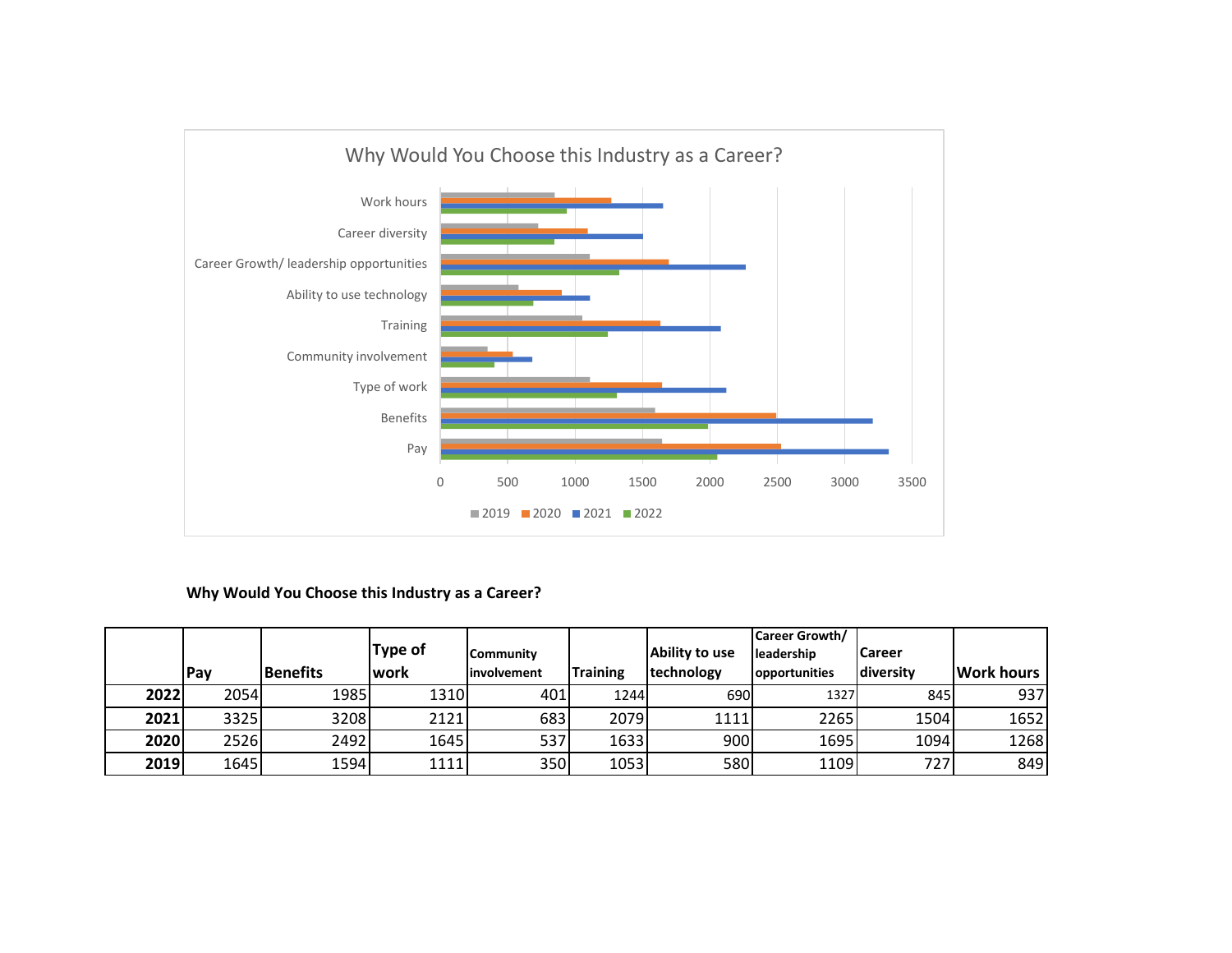

#### **Would You Recommend the Sheet Metal Trade to Females?**

|      | Yes  | No  |
|------|------|-----|
| 2019 | 1521 | 339 |
| 2020 | 2401 | 489 |
| 2021 | 3779 | 393 |
| 2022 | 1915 | 455 |